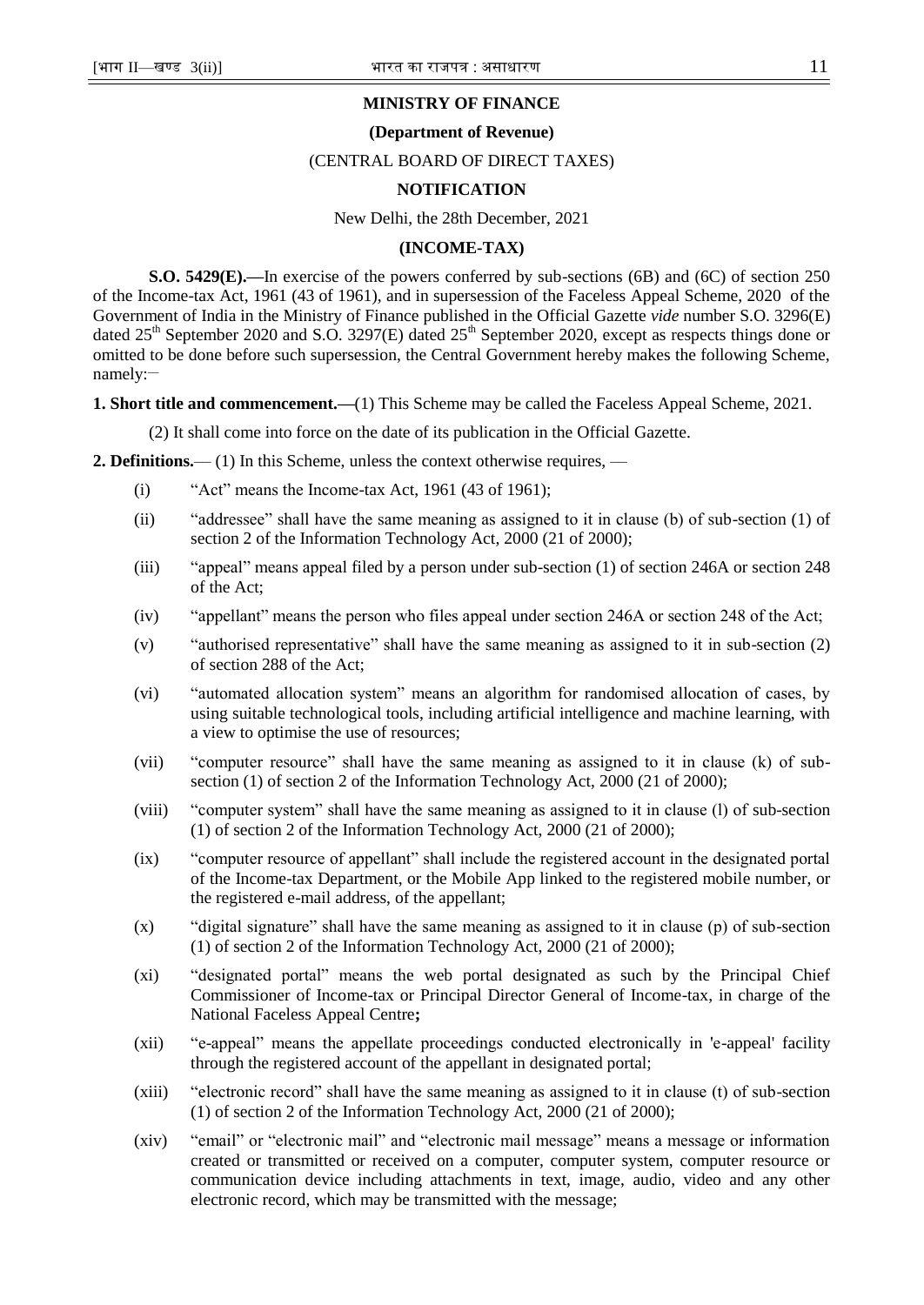- $(xv)$  "hash function" and "hash result" shall have the same meaning as assigned to them in the *Explanation* to sub-section (2) of section 3 of the Information Technology Act, 2000 (21 of 2000);
- (xvi) "Mobile app" shall mean the application software of the Income-tax Department developed for mobile devices which is downloaded and installed on the registered mobile number of the appellant;
- (xvii) "National Faceless Assessment Centre" shall mean the National Faceless Assessment Centre set up and notified under section 144B of the Act;
- (xviii) "real time alert" means any communication sent to the appellant, by way of Short Messaging Service on his registered mobile number, or by way of update on his Mobile App, or by way of an email at his registered email address, so as to alert him regarding delivery of an electronic communication;
- (xix) "registered account" of the appellant means the electronic filing account registered by the appellant in the designated portal;
- (xx) "registered e-mail address" means the e-mail address at which an electronic communication may be delivered or transmitted to the addressee, including-
	- (a) the email address available in the electronic filing account of the addressee registered in designated portal; or
	- (b) the e-mail address available in the last income-tax return furnished by the addressee; or
	- (c) the e-mail address available in the Permanent Account Number database relating to the addressee; or
	- (d) in the case of addressee being an individual who possesses the Aadhaar number, the e-mail address of addressee available in the database of Unique Identification Authority of India; or
	- (e) in the case of addressee being a company, the e-mail address of the company as available on the official website of Ministry of Corporate Affairs; or
	- (f) any e-mail address made available by the addressee to the income-tax authority or any person authorised by such authority;
- (xxi) "registered mobile number" means the mobile number of the appellant, or his authorised representative, appearing in the user profile of the electronic filing account registered by the appellant in the designated portal;
- $(xxii)$  "Rules" means the Income-tax Rules, 1962;
- (xxiii) "video conferencing or video telephony" means the technological solutions for the reception and transmission of [audio-](https://en.wikipedia.org/wiki/Audio_signal)[video](https://en.wikipedia.org/wiki/Video) signals by users at different locations, for communication between people in real-time.

(2) Words and expressions used herein and not defined but defined in the Act shall have the same meaning as assigned to them in the Act.

**3. Scope of the Scheme**.–– The appeal under this Scheme shall be disposed of in respect of such territorial area or persons or class of persons or incomes or class of incomes or cases or class of cases, as may be specified by the Board.

**4. Faceless Appeal Centres.–**(1) For the purposes of this Scheme, the Board may set up-

- (i) a National Faceless Appeal Centre to facilitate the conduct of e-appeal proceedings in a centralised manner; and
- (ii) Appeal units, as it may deem necessary to facilitate the conduct of e-appeal proceedings by the Commissioner (Appeals).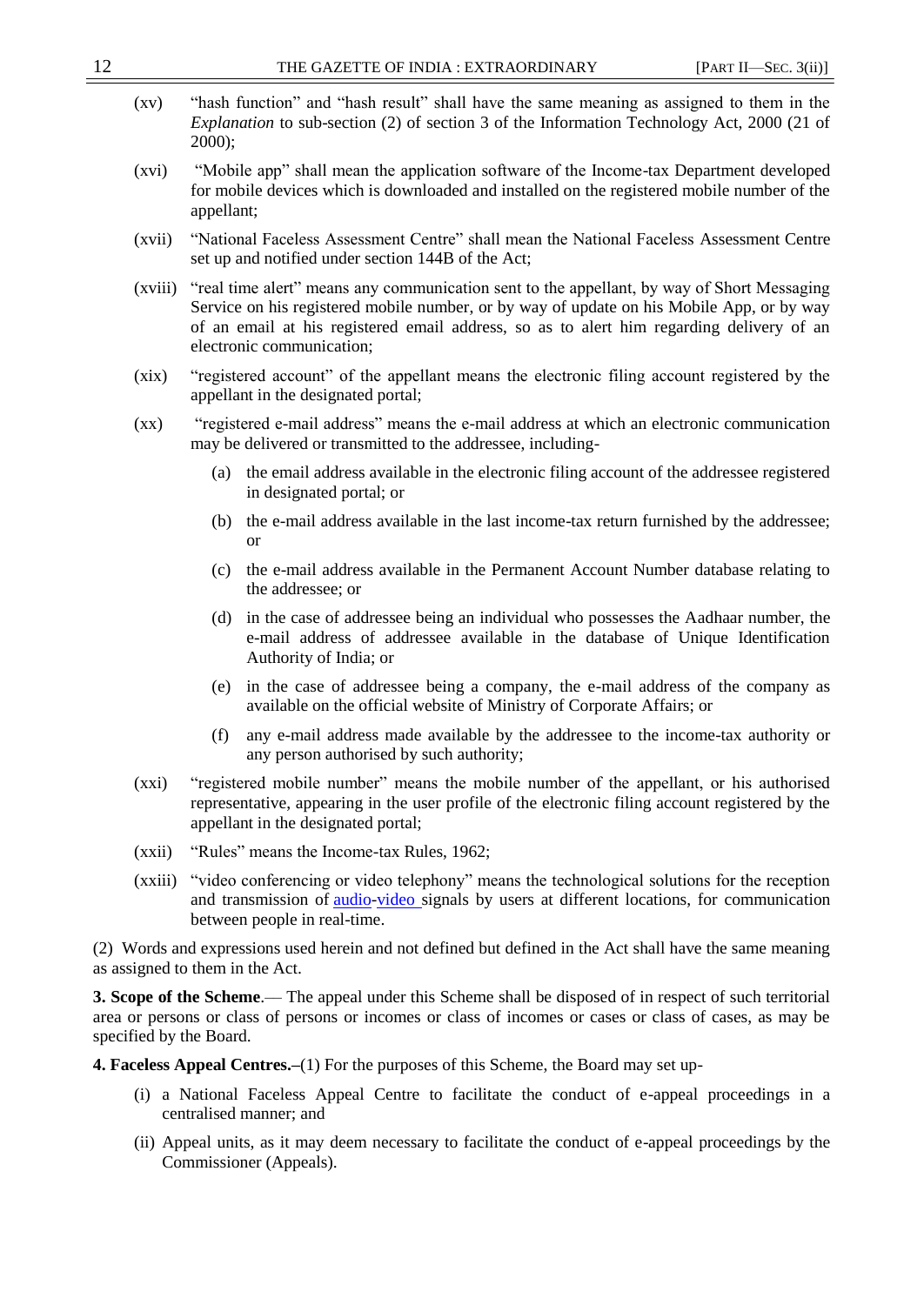(2) All communication between the Commissioner (Appeals) and the appellant or any other person or the Assessing Officer with respect to the information or documents or evidence or any other details, as may be necessary under this Scheme shall be through the National Faceless Appeal Centre.

(3) The appeal unit referred to in clause (ii) of sub-paragraph (1) shall have the following authorities, namely:–

- (a) one Commissioner (Appeals);
- (b) such other income-tax authority, ministerial staff, executive or consultant to assist the Commissioner (Appeals) as considered necessary by the Board.
- **5. Procedure in appeal.—**(1) The appeal referred to in paragraph 3 shall be disposed of under this Scheme as per the following procedure, namely:**\_\_**
	- (i) the National Faceless Appeal Centre shall assign the appeal for disposal to a Commissioner (Appeals) of a specific appeal unit through an automated allocation system;
	- (ii) On assignment of an appeal, the Commissioner (Appeals),―
		- (a) may condone the delay in filing appeal if the appeal is filed beyond the time permitted under section 249 of the Act and record the reasons for such condonation or otherwise in the appeal order passed under clause (x);
		- (b) shall through the National Faceless Appeal Centre give notice to the appellant asking him to file his submission within the date and time specified in such notice and also send a copy of such notice to the Assessing Officer either directly or through the National Faceless Assessment Centre, as the case may be;
		- (c) may through the National Faceless Appeal Centre obtain such further information, document or evidence from the appellant or any other person, as the case may be;
		- (d) may through the National Faceless Appeal Centre obtain a report of the Assessing Officer either directly or through the National Faceless Assessment Centre, as the case may be, on grounds of appeal or information, document or evidence furnished by the appellant;
		- (e) may, through the National Faceless Appeal Centre, request the Assessing Officer directly or through the National Faceless Assessment Centre, as the case may be, for making further inquiry under sub-section (4) of section 250 of the Act and submit a report thereof;
		- (f) shall, through the National Faceless Appeal Centre serve a notice upon the appellant or any other person, as the case may be, or the Assessing Officer directly or through the National Faceless Assessment Centre, as the case may be, to submit such information, document or evidence or report, as the case may be, as may be specified by the Commissioner (Appeals) or relevant to the appellate proceedings, on a specified date and time;
	- (iii) the appellant or any other person, as the case may be, shall furnish a response to the notice referred to in sub-clauses (b), (c) or (f) of clause (ii), within the date and time specified therein, or such extended date and time as may be allowed on the basis of an application made in this behalf, to the Commissioner (Appeals) through the National Faceless Appeal Centre;
	- (iv) the Assessing Officer either directly or through the National Faceless Assessment Centre, as the case may be, shall furnish a report in response to the notice referred to in sub-clauses (d), (e) or (f) of clause (ii), within the date and time specified therein or such extended date and time as may be allowed on the basis of an application made in this behalf, to the Commissioner (Appeals) through the National Faceless Appeal Centre;
	- (v) the appellant may file additional grounds of appeal to the Commissioner (Appeals) through the National Faceless Appeal Centre, in such form, as may be specified by the National Faceless Appeal Centre, specifying therein the reason for omission of such ground in the appeal filed by him;
	- (vi) where the additional ground of appeal is filed-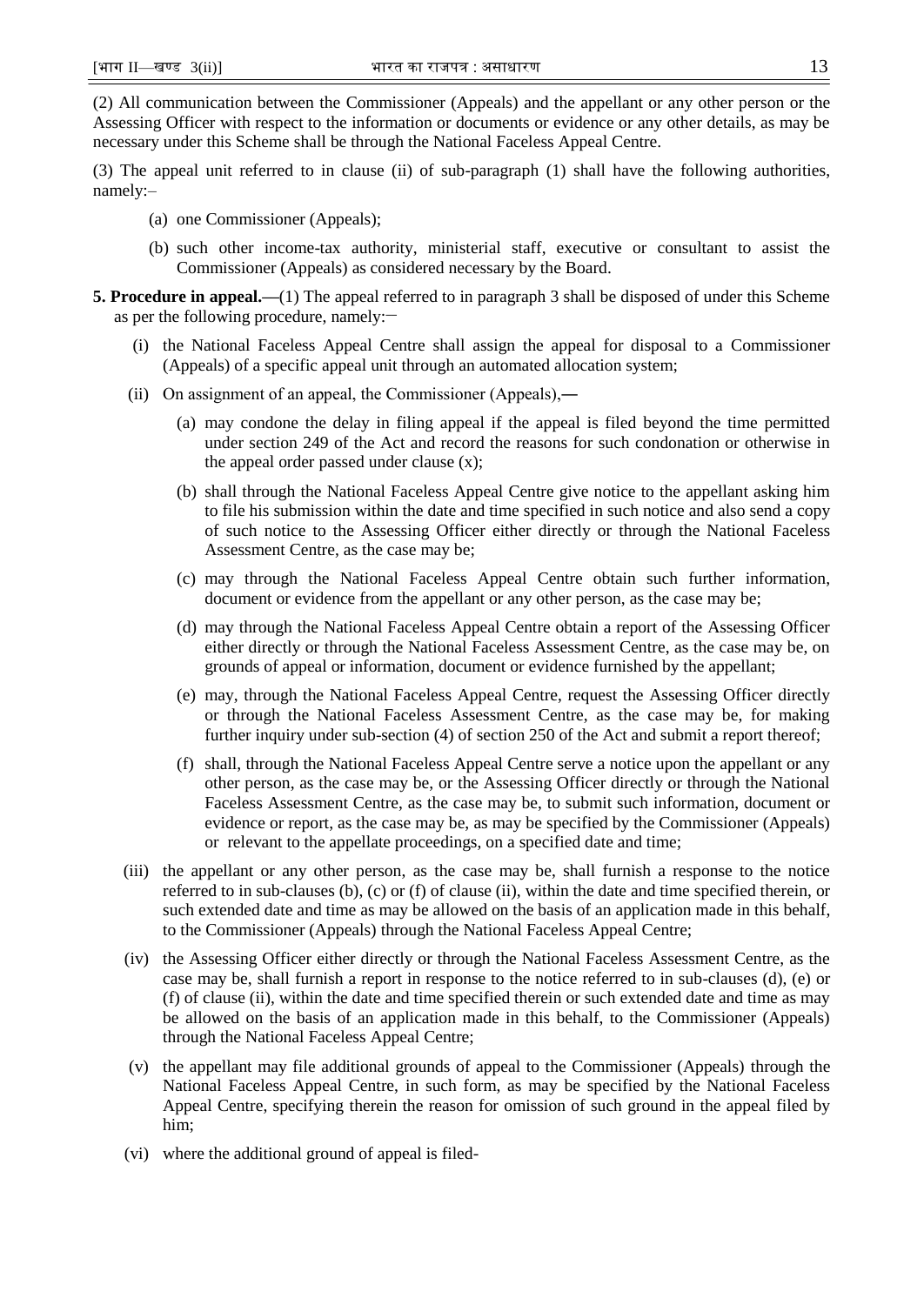- (a) the Commissioner (Appeals) shall, through the National Faceless Appeal Centre, send the additional ground of appeal to the Assessing Officer either directly or through the National Faceless Assessment Centre, as the case may be, for providing comments, if any;
- (b) the Assessing Officer, either directly or through the National Faceless Assessment Centre, as the case may be, shall furnish their comments, within the date and time specified or such extended date and time as may be allowed on the basis of an application made in this behalf, to the Commissioner (Appeals) through the National Faceless Appeal Centre;
- (c) the National Faceless Appeal Centre, on receipt of comments from the Assessing Officer either directly or through the National Faceless Assessment Centre, as the case may be, shall send such comments to the Commissioner (Appeals), and where no such comments are furnished, inform the Commissioner (Appeals) accordingly;
- (d) the Commissioner (Appeals) shall, after taking into consideration the comments, if any, received from the Assessing Officer either directly or through the National Faceless Assessment Centre, as the case may be,—
	- (A) if is satisfied that the omission of additional ground from the form of appeal was not wilful or not unreasonable, admit such ground; or
	- (B) in any other case, not admit the additional ground, for reasons to be recorded in writing in the appeal order passed under clause  $(x)$ ;
- (vii) the appellant may furnish additional evidence, other than the evidence produced by him during the course of proceedings before the Assessing Officer either directly or through the National Faceless Assessment Centre, as the case may be, to the Commissioner (Appeals), through the National Faceless Appeal Centre, in such form, as may be specified by the National Faceless Appeal Centre, specifying therein as to how his case is covered by the exceptional circumstances specified in sub-rule (1) of rule 46A of the Rules;
- (viii) where the additional evidence is furnished,—
	- (a) the Commissioner (Appeals) through the National Faceless Appeal Centre shall send the additional evidence to the Assessing Officer either directly or through the National Faceless Assessment Centre, as the case may be, for furnishing a report on the admissibility of additional evidence in accordance with rule 46A of the Rules;
	- (b) the Assessing Officer either directly or through the National Faceless Assessment Centre, as the case may be, shall furnish the report, as referred to in sub-clause (a), within such date and time as specified or such extended date and time as may be allowed on the basis of an application made in this behalf, to the Commissioner (Appeals) through the National Faceless Appeal Centre;
	- (c) the National Faceless Appeal Centre, on receipt of the report from the Assessing Officer either directly or through the National Faceless Assessment Centre, as the case may be, shall send such report to the Commissioner (Appeals), and where no such report is furnished, inform the Commissioner (Appeals);
	- (d) the Commissioner (Appeals) may, after considering the additional evidence and the report, if any, furnished by the Assessing Officer either directly or through the National Faceless Assessment Centre, as the case may be, admit or reject the additional evidence, for reasons to be recorded in writing, and the same shall form a part of the appeal order passed under clause (x);
	- (e) the Commissioner (Appeals) shall, if he admits such evidence, before taking such evidence into account in the appellate proceedings, prepare a notice to provide an opportunity through the National Faceless Appeal Centre to the Assessing Officer either directly or through the National Faceless Assessment Centre, as the case may be, to examine such evidence or to cross-examine such witness, as may be produced by the appellant, or to produce any evidence or document, or any witness in rebuttal of the evidence or witness produced by the appellant, and furnish a report thereof and send such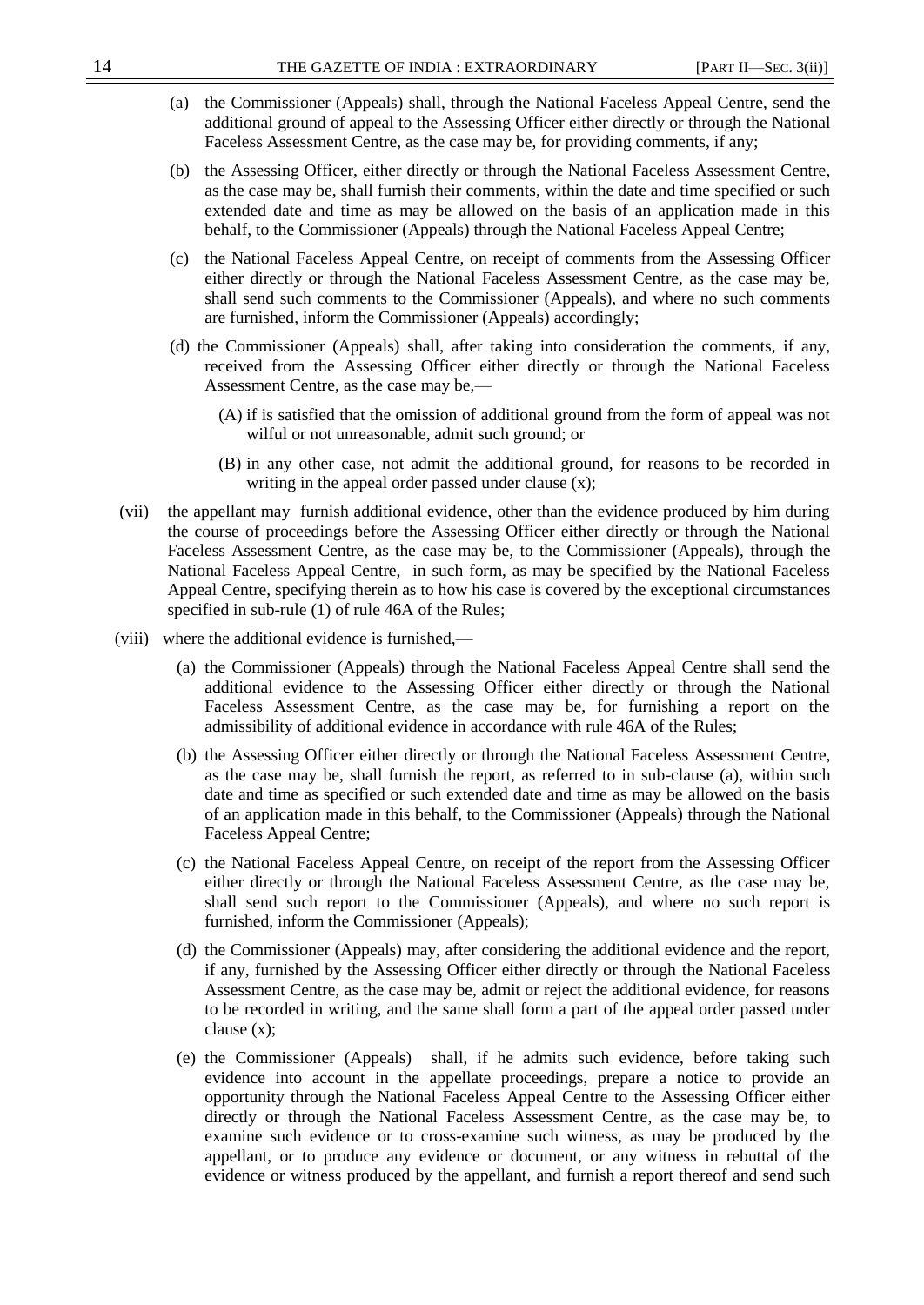notice, through the National Faceless Appeal Centre, to the Assessing Officer either directly or through the National Faceless Assessment Centre, as the case may be;

- (f) the Assessing Officer shall either directly or through the National Faceless Assessment Centre, as the case may be, furnish the report within the date and time specified or such extended date and time as may be allowed on the basis of an application made in this behalf, to the Commissioner (Appeals) through the National Faceless Appeal Centre;
- (g) the National Faceless Appeal Centre shall send the report furnished by the Assessing Officer, either directly or through the National Faceless Assessment Centre, as the case may be, to the Commissioner (Appeals) or where no such report is furnished, inform the Commissioner (Appeals);
- (h) the Assessing Officer, either directly or through the National Faceless Assessment Centre, as the case may be, may request the Commissioner (Appeals) through the National Faceless Appeal Centre to direct the production of any document or evidence by the appellant, or the examination of any witness, as may be relevant to the appellate proceedings;
- (i) the Commissioner (Appeals) for the purpose of making enquiries in the appeal proceedings as referred to in sub-clause (e) of clause (ii) or where the request referred to in sub-clause (h) is received, may, if it deems fit, prepare a notice –

(A) directing the appellant to produce such document or evidence, as it may specify; or

(B) for examination of any other person, being a witness;

and send such notice to the National Faceless Appeal Centre;

- (j) the National Faceless Appeal Centre shall serve the notice referred to in sub-clause (i) upon the appellant or any other person, being a witness, as the case may be;
- (k) the appellant or any other person, as the case may be, shall furnish his response to the notice referred to in sub-clause (j), within the date and time specified in the notice or such extended date and time as may be allowed on the basis of application made in this behalf, to the Commissioner (Appeals) through the National Faceless Appeal Centre;
- (l) the National Faceless Appeal Centre, on receipt of response from the appellant or any other person, as the case may be, shall send such response to the Commissioner (Appeals) or where no such response is furnished, inform the Commissioner (Appeals) accordingly;
- (ix) where the Commissioner (Appeals) intends to enhance an assessment or a penalty or reduce the amount of refund, -
	- (a) the Commissioner (Appeals) shall prepare a show-cause notice containing the reasons for such enhancement or reduction, as the case may be, and send such notice through the National Faceless Appeal Centre;
	- (b) the National Faceless Appeal Centre shall serve the notice, as referred to in sub-clause (a), upon the appellant;
	- (c) the appellant shall, within the date and time specified in the notice or such extended date and time as may be allowed on the basis of application made in this behalf, furnish his response to the National Faceless Appeal Centre;
	- (d) where a response is furnished by the appellant, the National Faceless Appeal Centre shall send such response to the Commissioner (Appeals), or where no such response is furnished, inform the Commissioner (Appeals) accordingly.
- (x) The Commissioner (Appeals) shall, thereafter:-
	- (a) prepare in writing, an appeal order in accordance with the provisions of section 251 of the Act stating the points for determination, the decision thereon and the reason for decision; and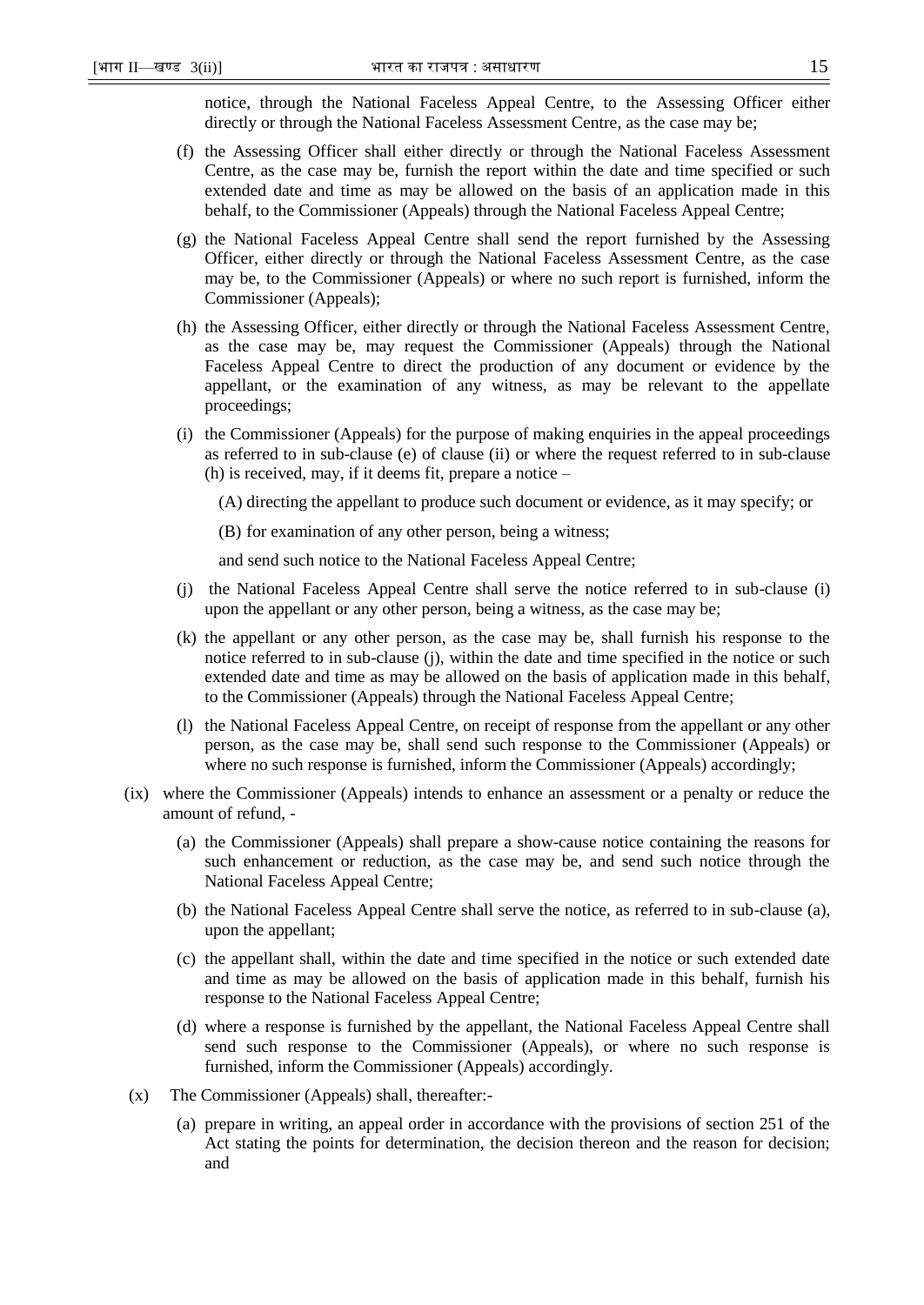- (b) send such order after signing the same digitally to the National Faceless Appeal Centre along with the details of the penalty proceedings, if any, to be initiated therein;
- (xi) the National Faceless Appeal Centre shall upon receipt of the order, as referred to in sub-clause (b) of clause  $(x)$ ,  $-$ 
	- (a) communicate such order to the appellant;
	- (b) communicate such order to the Principal Chief Commissioner or Chief Commissioner or Principal Commissioner or Commissioner as per sub-section (7) of section 250 of the Act;
	- (c) communicate such order to the Assessing Officer either directly or through the National Faceless Assessment Centre, as the case may be, for such action as may be required under the Act;
	- (d) where initiation of penalty has been recommended in the order, serve a notice on the appellant calling upon him to show cause as to why penalty should not be imposed upon him under the relevant provisions of the Act;

(2) Notwithstanding anything contained in sub-paragraph (1), the appeal, may be transferred at any stage of the appellate proceedings, if considered necessary, by an order in accordance with section 120 of the Act, to such Commissioner (Appeals) as may be specified in the order.

**6. Penalty proceedings–** (1) Commissioner (Appeals) may, in the course of appeal proceedings, for noncompliance of any notice, direction or order issued under this Scheme on the part of the appellant or any other person, as the case may be, send a notice to the appellant through the National Faceless Appeal Centre for initiation of any penalty proceedings calling upon the appellant to show cause as to why penalty should not be imposed upon him under the relevant provisions of the Act.

(2) The National Faceless Appeal Centre shall, upon receipt of notice under sub-paragraph (1), serve the same on the appellant or any other person, as the case may be.

(3) The appellant or any other person, as the case may be, shall furnish a response to the show-cause notice referred to in sub-paragraph (2) or in sub-clause (d) of clause (xi) of sub-paragraph (1) of paragraph 5, within the date and time specified in such notice or such extended date and time as may be allowed on the basis of application made in this behalf, to the Commissioner (Appeals) through the National Faceless Appeal Centre.

(4) The National Faceless Appeal Centre shall send the response furnished by the appellant or any other person, as the case may be, to the Commissioner (Appeals) or where no such report is furnished, inform the Commissioner (Appeals) accordingly.

(5) The Commissioner (Appeals) shall, after taking into account all the relevant material available on the record, including the response furnished, if any, by the appellant or any other person, as the case may be, -

- (a) prepare a penalty order and send a copy of such order after digitally signing the same to the National Faceless Appeal Centre; or
- (b) drop the penalty after recording reasons, under intimation to the National Faceless Appeal Centre.

(6) In a case where the Commissioner (Appeals) has dropped the penalty, the National Faceless Appeal Centre shall send an intimation thereof, or where the Commissioner (Appeals) sends the order for imposition of penalty, the National Faceless Appeal Centre shall communicate such order, to, —

(a) the appellant or any other person, as the case may be; and

(b) the Assessing Officer either directly or through the National Faceless Assessment Centre, as the case may be, for such action as may be required under the Act.

**7. Rectification Proceedings. –** (1) With a view to rectifying any mistake apparent from the record the Commissioner (Appeals) may amend any order passed by it in accordance with the provisions of the Act, by an order to be passed in writing.

(2) Subject to the other provisions of this Scheme, an application for rectification of mistake referred to in sub-paragraph (1) may be filed with the National Faceless Appeal Centre by:-

(a) the appellant or any other person, as the case may be; or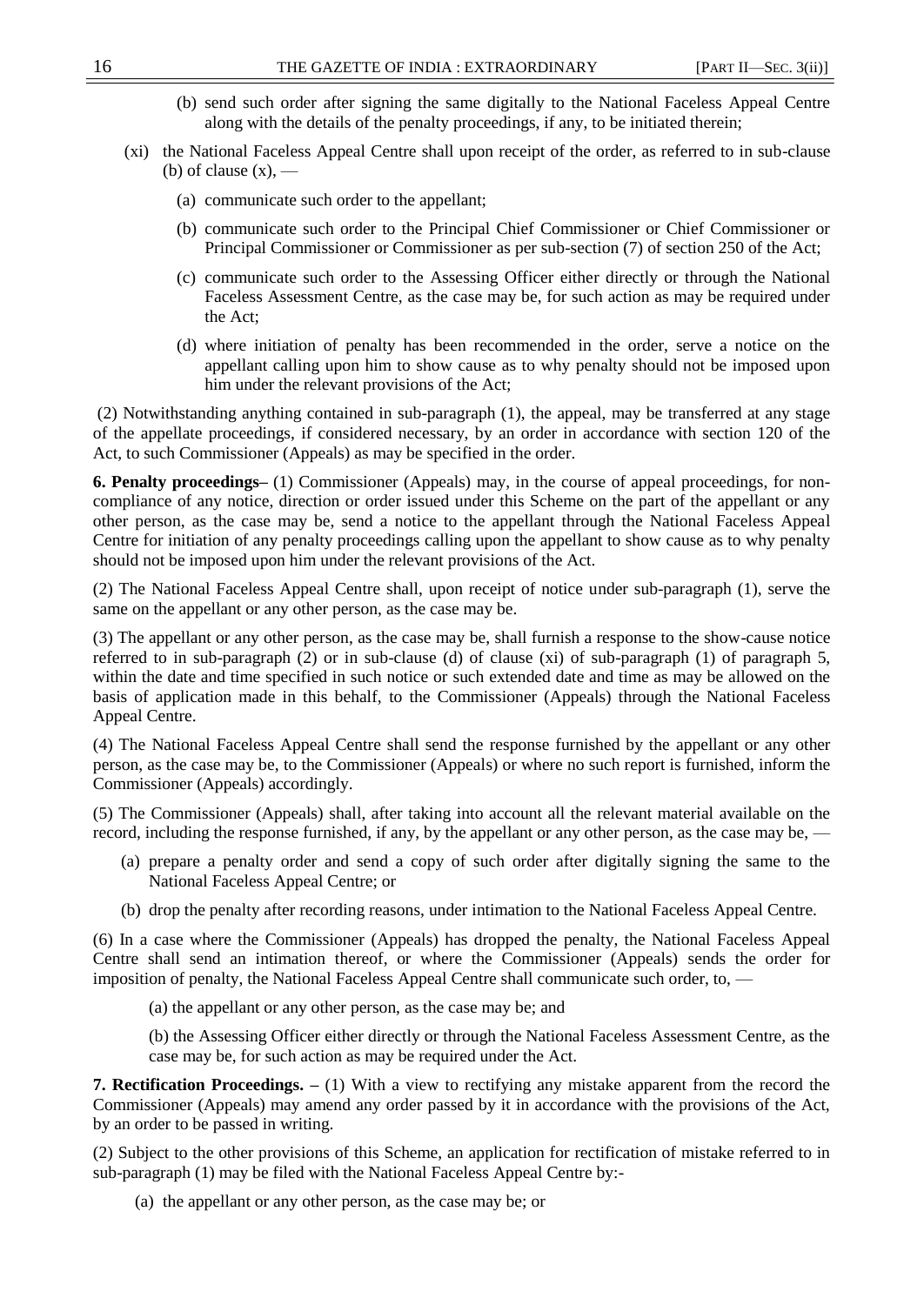- (b) the Commissioner (Appeals) who has passed the appeal order; or
- (c) the Assessing Officer either directly or through the National Faceless Assessment Centre, as the case may be.

(3) Where any application referred to in sub-paragraph (2) is received by the National Faceless Appeal Centre, it shall assign such application to a Commissioner (Appeals) through an automated allocation system.

(4) The Commissioner (Appeals) shall examine the application and send the notice to the National Faceless Appeal Centre for granting an opportunity–

- (a) to the appellant or any other person, as the case may be, where the application has been filed by the Assessing Officer either directly or through the National Faceless Assessment Centre, as the case may be; or
- (b) to the Assessing Officer either directly or through the National Faceless Assessment Centre, as the case may be, where the application has been filed by the appellant or any other person, as the case may be; or
- (c) to the appellant or any other person, as the case may be, and the Assessing Officer either directly or through the National Faceless Assessment Centre, as the case may be, where the application has been filed by the Commissioner (Appeals) referred to in clause (b) of sub-paragraph (2).

(5) The National Faceless Appeal Centre shall serve the notice referred to in sub-paragraph (4) upon the appellant or any other person, as the case may be, or the Assessing Officer either directly or through the National Faceless Assessment Centre, as the case may be, calling upon him to show cause as to why rectification of mistake should not be carried out under the relevant provisions of the Act.

(6) The appellant or any other person, as the case may be, or the Assessing Officer either directly or through the National Faceless Assessment Centre, as the case may be, shall furnish a response to the notice, as referred to in sub-paragraph (5), within the date and time specified therein, or such extended date and time as may be allowed on the basis of an application made in this behalf, to the National Faceless Appeal Centre.

(7) Where a response, as referred to in sub-paragraph (6), is furnished by the appellant or any other person, as the case may be, or the Assessing Officer either directly or through the National Faceless Assessment Centre, as the case may be, the National Faceless Appeal Centre shall send such response to the Commissioner (Appeals), or where no such response is furnished, inform the Commissioner (Appeals) accordingly.

(8) The Commissioner (Appeals) shall, after taking into consideration the application and response, if any, furnished by the appellant or any other person, as the case may be, or the Assessing Officer either directly or through the National Faceless Assessment Centre, as the case may be, by an order in writing**, —**

- (a) rectify the mistakes; or
- (b) reject the application for rectification, citing reasons thereof,

and send the order after digitally signing it to the National Faceless Appeal Centre.

(9) The National Faceless Appeal Centre shall upon receipt of rectification order, as referred to in subparagraph (8), communicate such order,–

- (a) to the appellant or any other person, as the case may be; and
- (b) to the Assessing Officer either directly or through the National Faceless Assessment Centre, as the case may be, for such action as may be required under the Act.

**8. Appellate Proceedings.–**(1) An appeal against an order passed by the Commissioner (Appeals) under this Scheme shall lie before the Income Tax Appellate Tribunal having jurisdiction over the jurisdictional Assessing Officer of the appellant assessee.

(2) Subject to the provisions of paragraph 3 of the scheme, where any order passed by the Commissioner (Appeals) is set-aside and remanded back to the Commissioner (Appeals) by the Income Tax Appellate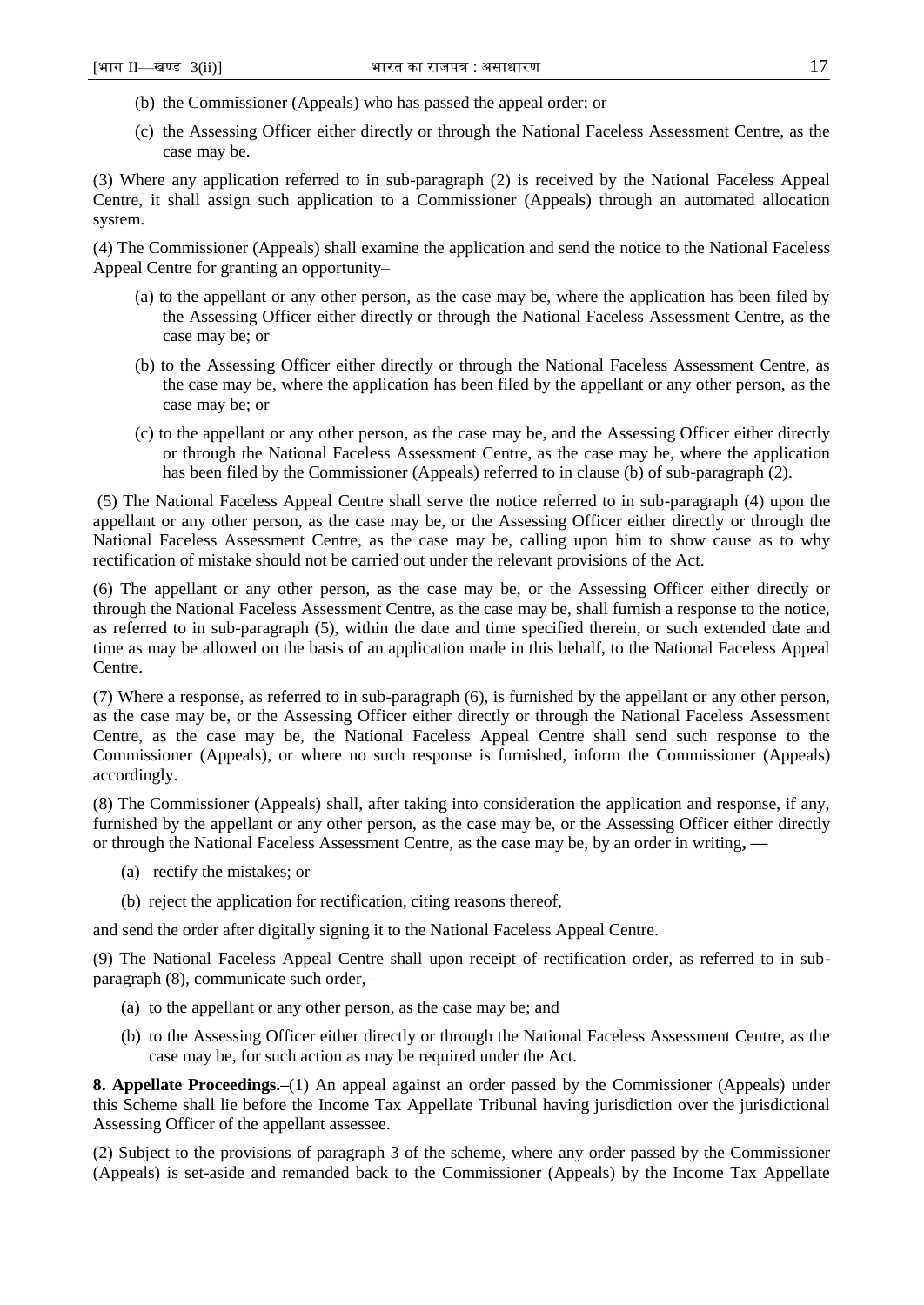Tribunal or High Court or Supreme Court, the National Faceless Appeal Centre shall assign the order to a Commissioner (Appeals) for further action in accordance with the provisions of this Scheme.

# **9. Exchange of communication exclusively by electronic mode.––**For the purposes of this Scheme,—

- (a) all communications between the National Faceless Appeal Centre and the appellant, or his authorised representative, shall be exchanged exclusively by electronic mode; and
- (b) all internal communications between the National Faceless Appeal Centre, the National Faceless Assessment Centre, the Assessing Officer and the appeal unit shall be exchanged exclusively by electronic mode.

**10. Authentication of electronic record**.–– For the purposes of this Scheme, an electronic record shall be authenticated by––

- (i) the Commissioner of Income-tax (Appeals), in case of order passed under clause (x) of subparagraph (1) of paragraph 5 or under sub-paragraph (5) of paragraph(6 or under sub-paragraph (8) of paragraph 7, by affixing his digital signature;
- (ii) the National Faceless Appeal Centre by affixing digital signature of the authorised signatory on its behalf, for all communication made on behalf of Commissioner (Appeals), other than the orders referred to in clause (i);
- (iii) the appellant or any other person, by affixing his digital signature or under electronic verification code or by logging into his registered account in the designated portal;

*Explanation.* – For the purpose of this paragraph, "electronic verification code" shall have the same meaning as referred to in rule 12 of the Rules.

**11. Delivery of electronic record.––**(1) Every notice or order or any other electronic communication under this Scheme shall be delivered to the addressee, being the appellant, by way of-

- (a) placing an authenticated copy thereof in the appellant's registered account; or
- (b) sending an authenticated copy thereof to the registered email address of the appellant or his authorised representative; or
- (c) uploading an authenticated copy on the Mobile App of the appellant followed by a real time alert.

(2) Every notice or order or any other electronic communication under this Scheme shall be delivered to the addressee, being any other person, by sending an authenticated copy thereof to the registered email address of such person, followed by a real time alert.

(3) The appellant shall furnish his response to any notice or order or any other electronic communication, under this Scheme, through his registered account, and once an acknowledgement is sent by the National Faceless Appeal Centre containing the hash result generated upon successful submission of response, the response shall be deemed to be authenticated.

(4) The time and place of dispatch and receipt of electronic record shall be determined in accordance with the provisions of section 13 of the Information Technology Act, 2000 (21 of 2000).

**12. No personal appearance in the Centres or Units.––(**1) A person shall not be required to appear either personally or through authorised representative in connection with any proceedings under this Scheme before the income-tax authority at the National Faceless Appeal Centre or appeal unit set up under this Scheme.

(2) The appellant or his authorised representative, as the case may be, may request for personal hearing so as to make his oral submissions or present his case before the Commissioner (Appeals), through the National Faceless Appeal Centre, under this Scheme.

(3) The concerned Commissioner (Appeals) shall allow the request for personal hearing and communicate the date and time of hearing to the appellant through the National Faceless Appeal Centre.

(4) Such hearing shall be conducted through video conferencing or video telephony, including use of any telecommunication application software which supports video conferencing or video telephony, to the extent technologically feasible, in accordance with the procedure laid down by the Board.